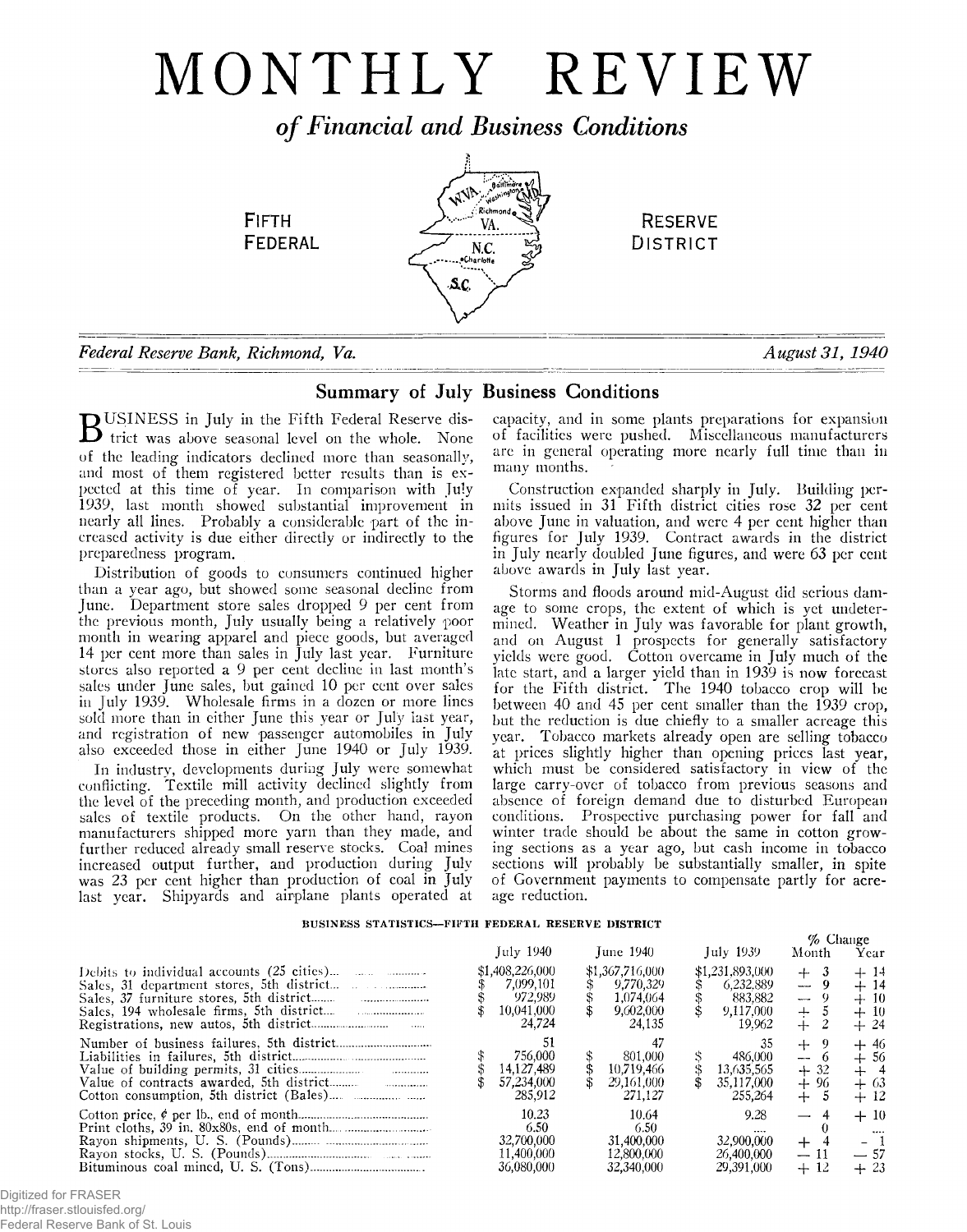#### **RESERVE BANK STATEMENT ITEMS Fifth District**

|                                                         |   |                   |   | 000 omitted     |           |         |
|---------------------------------------------------------|---|-------------------|---|-----------------|-----------|---------|
| <b>ITEMS</b>                                            |   | August 15<br>1940 |   | July 15<br>1940 | August 15 | 1939    |
| Discounts held $\ldots, \ldots, \ldots, \ldots, \ldots$ | s | 140               | s | 158             | \$        | 560     |
| Foreign loans on gold                                   |   | 0                 |   |                 |           | 87      |
| Open market paper                                       |   |                   |   |                 |           | 23      |
|                                                         |   | 790               |   | 871             |           | 1.067   |
| Government securities                                   |   | 122,470           |   | 122.624         |           | 137.064 |
|                                                         |   | 123,400           |   | 123,653         |           | 138.801 |
| Circulation of Fed. Res. notes                          |   | 231.824           |   | 230.463         |           | 202.007 |
| Members' reserve deposits                               |   | 304.162           |   | 319.933         |           | 257.993 |
| Cash reserves                                           |   | 493.514           |   | 481.759         |           | 377.097 |
| Reserve ratio                                           |   | 80.35             |   | 80.18           |           | 74.01   |

#### SELECTED ITEMS--41 REPORTING MEMBER BANKS **Fifth District**

|                                 |                   | 000 omitted |                           |
|---------------------------------|-------------------|-------------|---------------------------|
| <b>ITEMS</b>                    | August 14<br>1940 | 1940        | July 17 August 16<br>1939 |
|                                 | \$274.662         | \$272.357   | \$245,039                 |
| Investments in securities       | 442.623           | 412.811     | 428,350                   |
| Reserve bal. with $F$ . R. bank | 195.192           | 211.504     | 169.489                   |
|                                 | 23,084            | 21.615      | 18.701                    |
| Demand deposits                 | 577.754           | 578.646     | 502.862                   |
| Time deposits                   | 202.774           | 202.412     | 200.104                   |
| Money borrowed                  |                   |             |                           |

#### **MUTUAL SAVINGS BANK DEPOSITS 10 Baltimore Banks**

|  | July 31<br>1940                                          | June 30<br>1940 | July 31<br>1939 |
|--|----------------------------------------------------------|-----------------|-----------------|
|  | Total deposits \$222,693,076 \$223,515,446 \$219,774,904 |                 |                 |

|  |                | DEBITS TO INDIVIDUAL ACCOUNTS |
|--|----------------|-------------------------------|
|  | Fifth District |                               |

|                                                                                                                                                                  |                                                                    | 000 omitted                                                        |                                                                    |                                                                                                                                                                                                                                 |
|------------------------------------------------------------------------------------------------------------------------------------------------------------------|--------------------------------------------------------------------|--------------------------------------------------------------------|--------------------------------------------------------------------|---------------------------------------------------------------------------------------------------------------------------------------------------------------------------------------------------------------------------------|
| <b>CITIES</b>                                                                                                                                                    | July<br>1940                                                       | June<br>1940                                                       | July<br>1939                                                       | $\%$ of Change<br>Month<br>Year                                                                                                                                                                                                 |
| Dist. of Col.<br>Washington<br>$\sim$ $\sim$                                                                                                                     | \$<br>299,105                                                      | S<br>297,719                                                       | 266,293<br>S                                                       | $+12$<br>$+ 0$                                                                                                                                                                                                                  |
| Maryland<br><b>Baltimore</b><br>Cumberland<br>.<br>Hagerstown<br>$\cdots$                                                                                        | 415,299<br>9.608<br>10.190                                         | 389,042<br>9,253<br>9.802                                          | 346,938<br>8,878<br>8.962                                          | $+20$<br>-7<br>┽<br>$\pm$<br>$\boldsymbol{4}$<br>$+8$<br>$\overline{\bf{4}}$<br>$+14$                                                                                                                                           |
| North Carolina<br>Asheville<br>.<br>Charlotte<br>.<br>Durham $\ldots$<br>Greensboro<br>Raleigh<br>.<br>$Williamington $<br>Winston-Salem<br>$\ddot{\phantom{a}}$ | 13,284<br>63,979<br>30.647<br>19.776<br>50,205<br>11,992<br>40.162 | 12.901<br>64.637<br>31,607<br>21.113<br>47,932<br>11,419<br>42.824 | 11.810<br>59,292<br>29,503<br>18,430<br>41,713<br>10,373<br>37.257 | $+12$<br>$+$<br>-3<br>$\dotplus$<br>$\overline{8}$<br>1<br>—<br>$\equiv$<br>$\boldsymbol{3}$<br>$\overline{4}$<br>$^{+}$<br>$+ 7$<br>6<br>$\overline{\phantom{0}}$<br>$\ddagger$<br>$\bf 5$<br>$+20$<br>5<br>$+16$<br>6<br>$+8$ |
| South Carolina<br>Charleston<br>Columbia<br>.<br>Greenville<br>.<br>Spartanburg<br>$\cdots$                                                                      | 20,046<br>30.529<br>19,301<br>9.793                                | 21.642<br>27,673<br>17.946<br>10,386                               | 15,757<br>24.901<br>18,298<br>9.653                                | $-7$<br>$+27$<br>$+10$<br>$+23$<br>$+8$<br>$+5$<br>1<br>— 6<br>$+$                                                                                                                                                              |
| Virginia<br>Danville<br>.<br>$Lynchburg$<br>Newport News<br>Norfolk<br>.<br>Portsmouth<br>Richmond<br>Roanoke                                                    | 6.948<br>15.426<br>13,640<br>58.013<br>4.906<br>155,127<br>28.051  | 8,289<br>14.598<br>12.338<br>53.127<br>4,815<br>149,636<br>28.608  | 7.380<br>15.380<br>9.023<br>48.264<br>4.072<br>143,081<br>25,853   | $-16$<br>- 6<br>$\overline{\phantom{m}}$<br>$+$ 6<br>$+$ 0<br>$+11$<br>$+51$<br>$+20$<br>$+9$<br>$\boldsymbol{2}$<br>$+20$<br>⊹<br>$\dot{+}$<br>4<br>$+8$<br>$+$<br>$\mathbf{2}$<br>9<br>$\overline{\phantom{0}}$               |
| West Virginia<br>Charleston<br>Huntington<br>.<br>Parkersburg<br>.<br>District Totals                                                                            | 54,179<br>17,422<br>10,598                                         | 51,572<br>18.136<br>10,701<br>\$1,367,716                          | 45,197<br>15,440<br>10.145<br>\$1,231,893                          | $^{+}$<br>- 5<br>$+20$<br>$\overline{4}$<br>$+13$<br>$\mathbf{1}$<br>$+4$<br>$+14$                                                                                                                                              |
|                                                                                                                                                                  | \$1,408,226                                                        |                                                                    |                                                                    | $+3$                                                                                                                                                                                                                            |

 $+0$  indicates increase of less than  $\frac{1}{2}$  of  $1\%$ .

#### COMMERCIAL FAILURES

| <b>PERIODS</b>                                                        | Number of Failures<br>District U.S. |                         | Total Liabilities<br>$\bf District$ | U.S.                                     |
|-----------------------------------------------------------------------|-------------------------------------|-------------------------|-------------------------------------|------------------------------------------|
| <b>July 1940</b><br>June $1940$<br>$July 1939  \dots $                | 51<br>47<br>35                      | 1.175<br>1.114<br>1.153 | 756.000<br>s.<br>801.000<br>486.000 | \$16,213,000<br>13.734.000<br>14.999.000 |
| $7$ Months, $1940$<br>$7$ Months, $1939$<br>Source: Dun & Bradstreet. | 345<br>366                          | 8,294<br>9.028          | 4,172,000<br>4,151,000              | 99.694.000<br>115,430,000                |

#### BANKING STATISTICS EMPLOYMENT EXPANDS

Such changes as occurred in employment in the Fifth district in July and the first half of August denoted further demand for workers at once or in the near future, especially for labor in construction lines. Employment in coal fields is better than usual for this season, and cotton textile and rayon manufacturers continued operations last month at about the same levels as in June. Shipbuilding and airplane plants expanded further their need for skilled workers. A strike of truck drivers involving several hundred men is in progress in Richmond, but on the whole relations between employers and employees appear to be harmonious in the district at present. The following figures, compiled for the most part by the Bureau of Labor Statistics, show the trends of employment and payrolls in the Fifth district from June to July:

|                                                                           | Percentage change from<br>June 1940 to July 1940 |            |
|---------------------------------------------------------------------------|--------------------------------------------------|------------|
| <b>STATES</b>                                                             | in number<br>on payroll of payroll               | in amount  |
| Maryland $\ldots \ldots \ldots \ldots \ldots \ldots \ldots \ldots \ldots$ | $+1.6$                                           | $\sim$ 0.1 |
|                                                                           | $-2.4$                                           | $-2.1$     |
|                                                                           | $-0.9$                                           | $-1.6$     |
| West Virginia                                                             | $-0.2$                                           | $-0.4$     |
| North Carolina                                                            | $+1.1$                                           | $-1 - 2.3$ |
|                                                                           | $+1.3$                                           | $+2.6$     |

# AUTO SALES ABOVE SEASONAL LEVEL

Automobile sales continue to show substantial advances over sales a year ago, and registrations of new passenger cars in the Fifth district in July 1940 were larger than in any other July since 1936. With the exception of April this year, last month's registrations exceeded those in any other month since June 1937, and the July 1940 figure was only exceeded 17 times in the past 187 months. Sales of used cars have not kept pace with new car sales, but on the whole the market has been satisfactory and dealers are not generally burdened with excessive stocks. New car stocks were reduced further in July as manufacturers stopped or sharply reduced production of 1940 models preparatory to the change-over to the 1941 line. *Automotive News* reports that eight manufacturers now have 1941 models on the production line. The following registration figures for new passenger cars were furnished by *R. L. Polk & Co.,* of Detroit :

#### **REGISTRATION OF NEW PASSENGER CARS—NUMBER**

| <b>STATES</b>            | July<br>1940 | July<br>1939 | $\mathscr{A}_{\Omega}$<br>Change | 7 Months<br>1940 | 7 Months<br>1939 | Ye.<br>Change |
|--------------------------|--------------|--------------|----------------------------------|------------------|------------------|---------------|
| $Maryland \ldots$        | 4.909        | 3,330        | $+47$                            | 31.753           | 23.976           | $-1-32$       |
| $Dist. of Col. \ldots$ . | 2.695        | 2.095        | $+29$                            | 17.799           | 16.170           | $+10$         |
| Virginia<br>. <i>.</i> . | 5.985        | 3.797        | $+58$                            | 34.590           | 25,853           | $+34$         |
| West Virginia            | 3.177        | $3,393*$     | $-6$                             | 20.487           | 13,939           | $+47$         |
| North Carolina           | 5.415        | 4.928        | $+10$                            | 32,071           | 27.347           | $+17$         |
| South Carolina           | 2.543        | 2.419        | $+5$                             | 17.738           | 15,330           | $-1.16$       |
| <b>District</b><br>.     | 24.724       | 19.962       | $+24$                            | 154.438          | 122.615          | $+26$         |

\* Part of June 1939 registrations were reported in July.

### CONTRUCTION INCREASES

Both building permits issued and contracts awarded in July increased sharply over those in June, and were also above permits issued and contracts awarded in July last year. Permits issued in 31 Fifth district cities totaled \$14,127,489 in July, an increase of 32 per cent over the \$10,719,466 in June and 4 per cent above the \$13,- 635,565 in July 1939. Washington led in valuation with \$5,539,435 last month (Government work not included), followed by Baltimore with \$3,258,536, Winston-Salem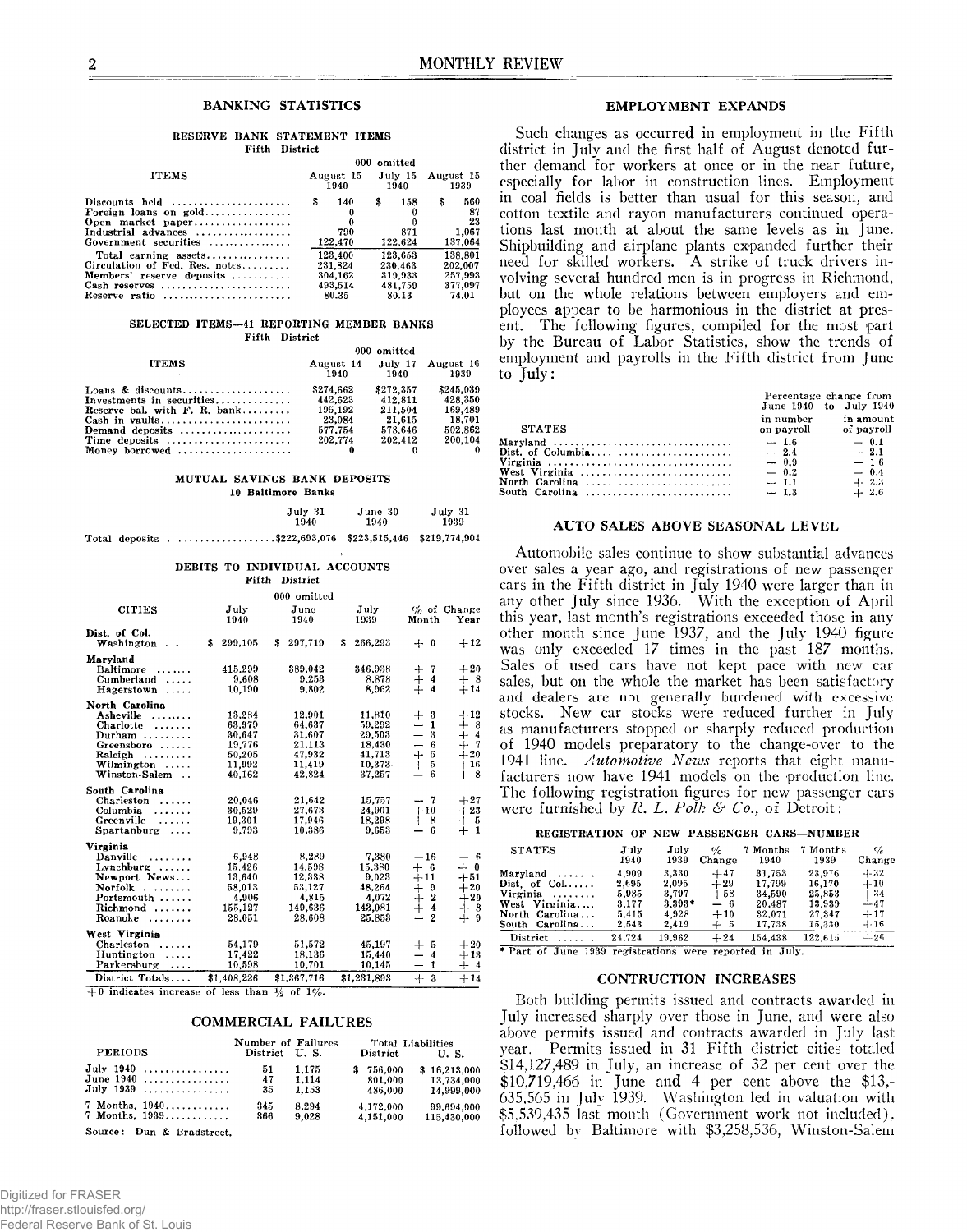with \$734,000, Charleston, S. C., with \$459,485, Richmond with \$422,989, Charleston, W. Va., with \$414,170, and Norfolk with \$406,965. Contracts awarded in the district in July 1940 totaling \$57,234,000 were not only 96 per cent above June 1940 contracts and 63 per cent above those for July 1939, but were the highest amount for any month since April 1928, when the record of \$66,591,000 was set. Last month's contract awards were exceeded in only 3 months since complete district figures became available in June 1921. The high valuation of contracts last month was chiefly due to publicly financed construction, partly as a result of the preparedness program.

Figures collected by the *F. W . Dodge Corporation* by states for July 1940 and 1939 on contracts actually awarded in the Fifth Reserve district are as follows:

| CONSTRUCTION CONTRACTS AWARDED |  |
|--------------------------------|--|
|                                |  |

| <b>STATES</b>  | July 1940    | July 1939    | $\%$ Change |
|----------------|--------------|--------------|-------------|
| Maryland       | \$7.951.000  | \$6.024.000  | $+32$       |
|                | 6,197,000    | 5.871.000    | $+ 6$       |
| Virginia       | 31,728,000   | 8.814,000    | $+260$      |
| West Virginia  | 1.575.000    | 5.318.000    | $-70$       |
| North Carolina | 5,882,000    | 7.014.000    | $-16$       |
| South Carolina | 3,901,000    | 2,076,000    | $+88$       |
| Fifth District | \$57,234,000 | \$35,117,000 | $+ 63$      |

### COAL PRODUCTION RISES FURTHER

Bituminous coal production in the United States has been unusually high since mid-winter, and output in July totaling 36,080,00 net tons was 12 per cent above 32.340.000 tons mined in June this year and 23 per cent above 29,391,000 tons in July last year. The greater demand for coal this year is chiefly due to increased industrial activity, but exports, especially to Canada, have also been a substantial factor in the gain. Total output of coal this calendar year to August 3 amounted to 260.028.000 tons, an increase of 31 per cent over 197,- 815.000 tons mined in the corresponding period in 1939. Shipments of coal through Hampton Roads to August 3 were 13,793,961 tons in 1940 and 10,714,559 tons in 1939, an increase this year of 29 per cent. The chief increase was in foreign cargo coal, which rose 363 per cent this year. In the Fifth district, which accounts for between 30 and 40 per cent of the bituminous coal output of the United States, production in July 1940, June 1940 and July 1939, was as follows:

| SOFT COAL PRODUCTION IN TONS |  |  |
|------------------------------|--|--|
|------------------------------|--|--|

| <b>REGIONS</b>                         | July 1940  | June 1940  | July 1939  |
|----------------------------------------|------------|------------|------------|
| West Virginia                          | 11,097,000 | 10.241.000 | 9.851,000  |
| Virginia                               | 1,165,000  | 1,260,000  | 1,153,000  |
| $Marvland \ldots \ldots \ldots \ldots$ | 98,000     | 99.000     | 97.000     |
| 5th District                           | 12,360,000 | 11.600.000 | 11,101.000 |
| United States                          | 36,080,000 | 32,340,000 | 29,391,009 |
| $\%$ in District                       | - 34.3     | - 35.9     | -37.8      |

# TEXTILE ACTIVITY AGAIN DECLINES

For the most part, business obtained in July by cotton textile mills was disappointing, and sales were substantially below mill production, according to the best available trade data. Prices for textiles held up remarkably well, however, most constructions declining only about an eighth of a cent during the latter part of the month. The *Journal of Commerce* states that a sudden flare-up in trading on the last day of July accounted for sales of approximately 40,000,000 yards of print cloths, carded broadcloths and related items, and nearly all prices snapped back to the levels at which they started the

month. Trading in textiles on July 31 exceeded all the rest of the month, but dullness developed again in August and mill activity has been only fairly well maintained at recent levels. Sales of finished goods appear to be holding up somewhat better than unfinished cloth and yarn. A considerable volume of heavy industrial cloth was sold in early August. Consumption of cotton in July was below the June level on an average daily basis, but total consumption last month was higher because July had two additional working days.

# **COTTON CONSUMPTION— FIFTH DISTRICT**

**In Bales**

| MONTHS             |           | No. Carolina So. Carolina Virginia District |        |           |
|--------------------|-----------|---------------------------------------------|--------|-----------|
| July 1940          | 158.028   | 120.829                                     | 7.055  | 285,912   |
| June $1940$ ,      | 144,439   | 116.248                                     | 10,440 | 271.127   |
| July $1939$        | 143.266   | 100.757                                     | 11,241 | 255.264   |
| $7$ Months, $1940$ | 1,162,622 | 904.182                                     | 85,519 | 2.152.323 |
| $7$ Months, $1939$ | 1.066.266 | 805,797                                     | 78.790 | 1,950.853 |

# RAYON SHIPMENTS EXCEED PRODUCTION

Manufacturers of rayon filament yarn continued operations at about capacity levels in July, and shipments to fabricators totaling 32,700,000 pounds exceeded output by 1,400,000 pounds, already low reserve stocks being reduced accordingly. Last month's shipments compared with  $31,400,000$  pounds in June this year and  $32,900,000$ pounds in July last year, while reserve stocks at the end of July 1940, totaling 11,400,000 pounds, compared with 12,800,000 pounds on hand a month earlier and 26,400,000 pounds on July 31, 1939. *Rayon Organon* reports that a new field for the use of rayon products is indicated in experimental orders placed by the Army Quartermaster Corps, one for satins to be used as linings in garments for the Air Corps and another for olive drab cloth containing 30 per cent rayon staple fiber and 70 per cent wool, to be used chiefly for shirts. It is understood that the Navy is also experimenting with rayon linings in uniforms and overcoats of enlisted men.

### COTTON STATISTICS

Spot cotton prices on 10 Southern markets continued to dccline steadily from the middle of July through the middle of August, and on August 16 dropped below the 10-cent line to 9.93 cents for middling upland cotton. A year earlier, on August 18, 1939, the average price was 8.95 cents.

The first forecast on production of cotton was made on August 8 by the Department of Agriculture, and indicated a yield of 11,429,000 bales against 11,817,000 bales in 1939 and a 10-year average of 13,547,000 bales. In the Fifth district, Virginia and North Carolina figures are higher than last year's, and more than offset a decline in South Carolina. Figures for Fifth district states are shown on page 4. The 1940 crop got a late start, but the weather during most of July and early August was almost ideal for cotton and rapid progress was made. In the district the crop is well fruited, and weevil damage has been very slight.

On August 9, the details of the 1940 Government cotton loan were released. Rates range from 9.16 cents in west Texas and New Mexico to 9.90 cents in the Carolina mill sections for middling 15/16 inch, net weight basis. The rates are somewhat higher than those in force in 1939, and are equal to about 56 per cent of the so-called parity price.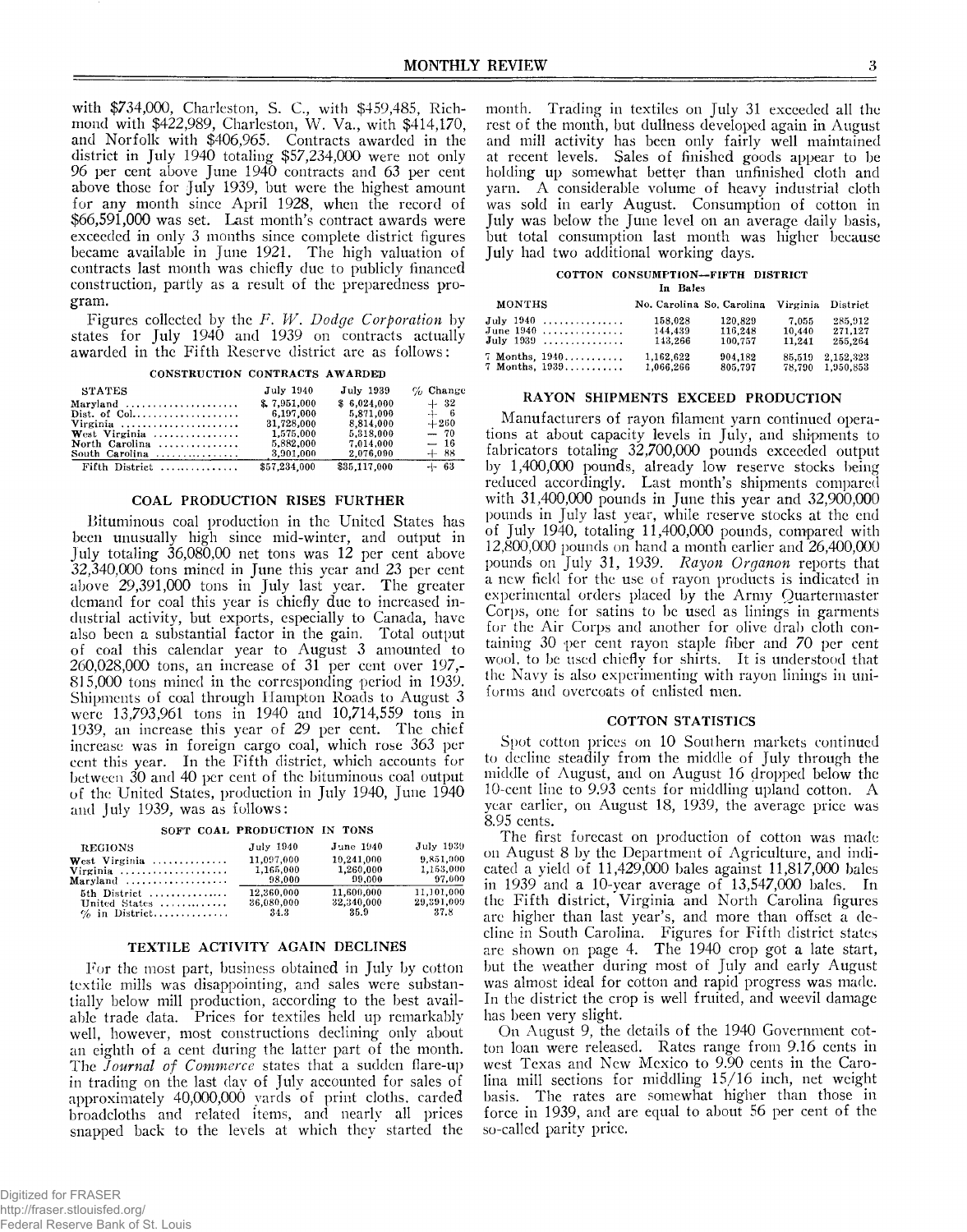#### **COTTON CONSUMPTION AND ON HAND— BALES**

|                                           | July<br>1940          | July<br>1939         | Year Ended July 31                 | This Year Last Year  |
|-------------------------------------------|-----------------------|----------------------|------------------------------------|----------------------|
| Fifth district states:                    |                       |                      |                                    | 3.299.472            |
| Cotton consumed $\ldots$                  | 285.912               | 255,264              | 3.718.798                          |                      |
| Cotton growing states:                    |                       |                      |                                    |                      |
| Cotton consumed                           | 511,121               | 442.084              | 6,610,918                          | 5.809.821            |
| Cotton on hand July 31 in                 |                       |                      |                                    |                      |
| Consuming establishments                  |                       | 743.226 681.681      | .                                  | 1.1.1.1.1            |
| Storage & compresses                      |                       | 9,044,748 11,586,232 | .                                  | .                    |
| United States:                            |                       |                      |                                    |                      |
| Cotton consumed $\ldots \ldots \ldots$    | 597.850               | 521.353              | 7.745,574                          | 6.858.426            |
| Cotton on hand July 31 in                 |                       |                      |                                    |                      |
| Consuming establishments                  |                       | 973.542 862.105      | .                                  | 1.1.1.1.1            |
| Storage & compresses                      |                       | 9,122,178 11,620,408 | .                                  | .                    |
| Exports of cotton, $U, S, \ldots, \ldots$ | 120,388               | 106.531              | 6.175.349                          | 3.326.840            |
| Spindles active, $U. S. \ldots \ldots$ .  | 21,916,700 21,939,404 |                      | $\sim$ $\sim$ $\sim$ $\sim$ $\sim$ | $\ddot{\phantom{0}}$ |

# CIGARETTE PRODUCTION DECLINES

Bureau of Internal Revenue receipts for July show production of tobacco products as follows:

|                             | July 1940      | June 1940      | July 1939      |
|-----------------------------|----------------|----------------|----------------|
| Smoking & chewing           |                |                |                |
| tobacco, pounds $\ldots$    | 26.241.167     | 24.763.334     | 23.674.676     |
| Cigarettes, number $\ldots$ | 15.912.640.803 | 17.565.041.013 | 14.259.801.810 |
| Cigars, number $\dots\dots$ | 460.522.504    | 435,029,473    | 427.533.137    |
| $Snuff$ , pounds            | 3.091.422      | 2.896.537      | 2,571,218      |

#### RETAIL AND WHOLESALE TRADE

# **DEPARTMENT STORE TRADE**

|                                                                                                           | Net Sales<br><b>July 1940</b><br>comp. with<br>July<br>1939 | Net Sales<br>Jan. 1 to date July 31, $1940$<br>comp. with comp. with<br>same period July June<br>last year | 1939 —                                                                 | Stocks -<br>1940 | Ratio July<br>collections<br>to accounts<br>outstanding<br>July 1 |
|-----------------------------------------------------------------------------------------------------------|-------------------------------------------------------------|------------------------------------------------------------------------------------------------------------|------------------------------------------------------------------------|------------------|-------------------------------------------------------------------|
| $Richard(3) \ldots$<br>Baltimore $(8) \ldots$<br>Washington (6)<br>Other Cities (14)<br>District $(31)$ . | $+ 9.6$<br>$+12.3$<br>$-1.16.6$<br>$+13.5$<br>$+13.9$       | $\begin{array}{r} + & 5.4 \ + & 7.5 \ + & 6.5 \end{array}$<br>$+8.0$<br>$+ 6.9$                            | $+4.6$<br>$+3.7 - 6.8$<br>$\div$ 2.4 $-$ 5.2<br>$-1.0 - 7.3$<br>$+2.7$ | $-1.8$<br>$-5.6$ | 31.8<br>32.0<br>29.2<br>28.3<br>30.3                              |
| Same stores by states.<br>with 24 stores added:                                                           |                                                             |                                                                                                            |                                                                        |                  |                                                                   |
| Virginia $(12)$ .                                                                                         | $+10.9$                                                     | $+5.2$                                                                                                     | $\cdots$                                                               | $\ddotsc$        | $\cdots$                                                          |
| West Va. $(10) \ldots +12.7$                                                                              |                                                             | $+12.7$                                                                                                    | $\cdots$                                                               | $\cdots$         | $\cdots$                                                          |
| No. Carolina $(8)$ . $+ 5.8$                                                                              |                                                             | $+ 9.6$                                                                                                    | $\cdots$                                                               | $\cdots$         | $\ddots$                                                          |
| So. Carolina $(11) + 9.2$                                                                                 |                                                             | $+10.9$                                                                                                    | $\cdots$                                                               | $\cdots$         | $\cdots$                                                          |
|                                                                                                           |                                                             | RETAIL FURNITURE SALES                                                                                     |                                                                        |                  |                                                                   |
| <b>STATES</b>                                                                                             |                                                             | $\%$ Change in Sales, July and 7 Months in 1949                                                            |                                                                        |                  | Compared with Compared with                                       |

| Maryland, 9 stores<br>$-1$<br>$+17$<br>$+8$<br>$+15$<br>$Dist. of Col. 7 stores.$<br>$-1 - 7$<br>$+13$<br>Virginia. $10$ stores<br>North Carolina, 4 stores<br>$+29$<br>$+13$<br>$+ 9$<br>$-1 - 16$<br>South Carolina, 7 stores<br>$-1-10$<br>$+12$<br>$Distribt, 37 stores \ldots$<br>Individual Cities:<br>Baltimore,9 stores<br>$+17$<br>$-1$<br>$\begin{array}{c} +3 \\ +8 \end{array}$<br>Richmond,5 stores………………<br>$^{+18}_{+15}$ |                      | July 1939 7 Months 1939 |  |
|------------------------------------------------------------------------------------------------------------------------------------------------------------------------------------------------------------------------------------------------------------------------------------------------------------------------------------------------------------------------------------------------------------------------------------------|----------------------|-------------------------|--|
|                                                                                                                                                                                                                                                                                                                                                                                                                                          |                      |                         |  |
|                                                                                                                                                                                                                                                                                                                                                                                                                                          |                      |                         |  |
|                                                                                                                                                                                                                                                                                                                                                                                                                                          |                      |                         |  |
|                                                                                                                                                                                                                                                                                                                                                                                                                                          |                      |                         |  |
|                                                                                                                                                                                                                                                                                                                                                                                                                                          |                      |                         |  |
|                                                                                                                                                                                                                                                                                                                                                                                                                                          |                      |                         |  |
|                                                                                                                                                                                                                                                                                                                                                                                                                                          |                      |                         |  |
|                                                                                                                                                                                                                                                                                                                                                                                                                                          |                      |                         |  |
|                                                                                                                                                                                                                                                                                                                                                                                                                                          |                      |                         |  |
|                                                                                                                                                                                                                                                                                                                                                                                                                                          | Washington, 7 stores |                         |  |

#### **WHOLESALE TRADE— 194 FIRMS**

| LINES<br>1939<br>1940<br>1939<br>1940<br>$+ 5$<br>Auto supplies $(7)$<br>$-7$<br>$\cdot$ .<br>$\ddot{\phantom{1}}$<br>$+7$<br>$-17$<br>$+21$<br>Shoes (3)<br>$-4$<br>$+3$<br>$+1$<br>$+10$<br>$+1$<br>$Drugs (13) \ldots \ldots$<br>$+5$<br>$-1$<br>$+21$<br>Dry goods $(8)$<br>$+21$<br>$+ 6$<br>$+17$<br>$+1$<br>Electrical goods $(16) \ldots$<br>$-4$<br>$+2$<br>$+9$<br>$+14$<br>$+9$<br>Groceries $(57)$                                                                 | Ratio July<br>collections<br>to accounts<br>outstanding<br>July 1                                       |
|--------------------------------------------------------------------------------------------------------------------------------------------------------------------------------------------------------------------------------------------------------------------------------------------------------------------------------------------------------------------------------------------------------------------------------------------------------------------------------|---------------------------------------------------------------------------------------------------------|
| $+16$<br>Hardware $(16)$<br>$-2$<br>$+ 6$<br>$+12$<br>Indus, supplies $(9)$<br>$+33$<br>$+24$<br>$+26$<br>$+3$<br>Plumbing & heating $(3)$<br>$+11$<br>$+9$<br>$\ddot{\phantom{a}}$<br>$\ddot{\phantom{0}}$<br>Paper & products $(9)$<br>$+23$<br>$+7$<br>$+4$<br>$-3$<br>Tobacco & products $(9)$<br>$-8$<br>$+9$<br>$\sim$ $\sim$<br>$\ddot{\phantom{0}}$<br>Miscellaneous (44)<br>$+17$<br>$-1$<br>$-4$<br>$-0$<br>$+ 6$<br>District average (194)<br>$+7$<br>$+10$<br>$+5$ | 65<br>$\ddot{\phantom{0}}$<br>81<br>42<br>69<br>93<br>36<br>61<br>$\sim$ $\sim$<br>67<br>83<br>62<br>64 |

**Source : Bureau of the Census.**

# CROP FORECASTS

The following figures issued by the Department of Agriculture show forecasts of production based on August 1 conditions, compared with yields in 1939 and in the 10-year period 1929-1938, and percentage changes in acreage this year over or under 1939. Yield figures marked  $(+)$  were raised between July 1 and August 1, and those marked  $(-)$  were lowered.

|                                                                                                         | Cotton                    | (Bales)                          |                                       |                          |  |  |
|---------------------------------------------------------------------------------------------------------|---------------------------|----------------------------------|---------------------------------------|--------------------------|--|--|
|                                                                                                         | $\%$ Change<br>Acreage    | Yield<br>1940                    | Yield<br>1939                         | Yield<br>1929-1938       |  |  |
| Virginia<br>.                                                                                           | - 6                       | 20,000                           | 13,000                                | 37,000                   |  |  |
| North Carolina                                                                                          | $+9$                      | 588,000                          | 457,000                               | 658,000                  |  |  |
| South Carolina<br>Fifth District                                                                        | 1<br>$+ 4$                | 840,000<br>1,448,000             | 871,000<br>1,341,000                  | 820,000<br>1,515,000     |  |  |
|                                                                                                         |                           |                                  |                                       |                          |  |  |
|                                                                                                         | Wheat                     | (Bushels)                        |                                       |                          |  |  |
| Maryland                                                                                                | $+ 4$                     | 7,448,000                        | 7,352,000                             | 8,518,000                |  |  |
| Virginia<br>West Virginia                                                                               | $+ 4$<br>— 6              | 8,354,000<br>1,986,000           | 7,511.000<br>2,102.000                | 8,735,000<br>2,080,000   |  |  |
| North Carolina                                                                                          | $+5$                      | $6,021,000+$                     | 5,100,000                             | 4,661,000                |  |  |
| South Carolina                                                                                          | $\bf{0}$                  | 2,625,000                        | 2,415,000                             | 1,175,000                |  |  |
| Fifth District                                                                                          | $+$ 3<br>Corn             | $26,434,000+$<br>(Bushels)       | 24,480,000                            | 25,169,000               |  |  |
| Maryland<br>.                                                                                           | $+1$                      | $16,863,000 -$                   | 18,216,000                            | 15,923,000               |  |  |
| Virginia<br>.                                                                                           | $-2$                      | $35.114,000 +$                   | 36,530,000                            | 32,255,000               |  |  |
| West Virginia                                                                                           | $-1$                      | $12,879,000-$                    | 13,994,000                            | 12.448,000               |  |  |
| North Carolina<br>South Carolina                                                                        | -<br>-1<br>$+$ 2          | $43,938,000-$<br>$24,152,000 +$  | 48,087,000<br>25,433,000              | 42,517,000<br>22,306,000 |  |  |
| Fifth District                                                                                          | - 0                       | $132,946,000+$                   | 142,260,000                           | 125,449,000              |  |  |
|                                                                                                         | Oats                      | (Bushels)                        |                                       |                          |  |  |
| Maryland                                                                                                | $+15$                     | 1,015,000                        | 1,128,000                             | 1,344,000                |  |  |
| Virginia                                                                                                | $+5$                      | $1,932,000 +$                    | 1,600,000                             | 2,197,000                |  |  |
| West Virginia<br>North Carolina                                                                         | $\frac{-10}{-1}$          | $1,386,000 -$<br>$6,000,000 +$   | 1,460,000<br>5,692,000                | 2,086,000<br>4,228,000   |  |  |
| South Carolina                                                                                          | -1                        | 10,670,000                       | 11,515.000                            | 8,910,900                |  |  |
| Fifth District                                                                                          | $-2$                      | $21,003,000 +$                   | 21,335,000                            | 18,765,000               |  |  |
|                                                                                                         | <b>Hay</b>                | (Tons)                           |                                       |                          |  |  |
| Maryland                                                                                                | $\boldsymbol{2}$<br>$\pm$ | $570,000-$                       | 518,000                               | 464,000                  |  |  |
| Virginia<br>.                                                                                           | $+$ 3                     | 1,178,000                        | 983,000                               | 923,000                  |  |  |
| $West \; Virginia \; \ldots \ldots$                                                                     | $+$<br>1<br>7             | 820,000                          | 718,000                               | 644,000                  |  |  |
| North Carolina<br>South Carolina                                                                        | $^{+}$<br>-5              | $1,000,000 -$<br>483,000 —       | 991,000<br>541,000                    | 696,000<br>362,000       |  |  |
| Fifth District                                                                                          | $^{+}$<br>4               | $4,051,000-$                     | 3,751,000                             | 3,089,000                |  |  |
|                                                                                                         |                           | Irish Potatoes (Bushels)         |                                       |                          |  |  |
| Maryland                                                                                                | $+$ 4                     | $2,782,000-$                     | 2,375,000                             | 3,098,000                |  |  |
| Virginia<br>.                                                                                           | 0                         | $10,452,000 +$                   | 6,786,000                             | 11,597,000               |  |  |
| West Virginia<br>North Carolina                                                                         | 0<br>1<br>۰               | 3,200,000                        | 3,040,000                             | 2,925,000                |  |  |
| South Carolina                                                                                          | 0                         | 8,748,000 —<br>3,192.000         | 8,200,000<br>3,108,000                | 7,976.000<br>2,424.000   |  |  |
| Fifth District                                                                                          | 0                         | $28,374,000 \div$                | $23,\!509,\!000$                      | 27,930,000               |  |  |
|                                                                                                         |                           | Sweet Potatoes (Bushels)         |                                       |                          |  |  |
| Maryland<br>.<br>Virginia                                                                               | $+11$<br>$-3$             | 1,350,000<br>$3,875,000 +$       | 1,440,000<br>4,128,000                | 1,090,000<br>4,156,000   |  |  |
| North Carolina                                                                                          | $-5$                      | $6,935,000 -$                    | 8,624,000                             | 8,163,000                |  |  |
| South Carolina                                                                                          | 1                         | $5,280,000-$                     | 6,834,000                             | 5,220,000                |  |  |
| Fifth District                                                                                          | $-3$                      | $17,440,000 -$                   | 21,026,000                            | 18,629,000               |  |  |
|                                                                                                         |                           | Tobacco (Pounds)                 |                                       |                          |  |  |
| Maryland<br>Virginia                                                                                    | $-1$<br>$-33$             | $26,460,000 +$<br>$94,035,000 +$ | 29,796,000<br>143,847,000             | 26,096,000<br>97,395,000 |  |  |
| $West \; Virginia \; \ldots \ldots$                                                                     | $-6$                      | 2,635,000                        | 2,736,000                             | 3,262,000                |  |  |
| North Carolina                                                                                          | $-41$                     | $430,823,000-$                   | $811,\allowbreak 675,\allowbreak 000$ | 496,101,000              |  |  |
| South Carolina                                                                                          | $-40$                     | $73,960,000 -$                   | 133,200,000                           | 81,068,000               |  |  |
| $-38$<br>Fifth District<br>$627,913,000 - 1,121,254,000$<br>703.922.000<br>Apples, Commercial (Bushels) |                           |                                  |                                       |                          |  |  |
| Maryland<br>.                                                                                           |                           | 2,222,000                        | 2,362,000                             | 1,922,000                |  |  |
| Virginia                                                                                                | . .                       | 10,150,000                       | 10,800,000                            | 10,279,000               |  |  |
| West Virginia                                                                                           | . .                       | 4,309,000                        | 5,670,000                             | 4,622,000                |  |  |
| North Carolina                                                                                          | ٠.                        | 945,000                          | 1,120,000                             | 935,000                  |  |  |
| Fifth District                                                                                          |                           | 17.636.000                       | 19,952,000                            | 17,758,000               |  |  |
|                                                                                                         |                           | Peanuts (Pounds)                 |                                       |                          |  |  |
| Virginia<br>.                                                                                           | 4.<br>-5<br>$+ 5$         | 194,350,000                      | 189,175,000                           | 146,706,000              |  |  |
| North Carolina<br>South Carolina                                                                        | $+15$                     | 304,750,000<br>14,000,000        | 290,700,000<br>11,840,000             | 242,658,000<br>8,607,000 |  |  |
| Fiith District                                                                                          | + 5                       | 513,100,000                      | 491,715,000                           | 397,971,000              |  |  |
|                                                                                                         |                           | Pasture Condition, August 1      |                                       |                          |  |  |
| Maryland<br>.                                                                                           |                           | $70 -$                           | 77                                    | 66                       |  |  |
| Virginia<br>.                                                                                           | . .                       | $92 +$                           | 87                                    | 74                       |  |  |
| West Virginia                                                                                           |                           | $88 -$                           | 85                                    | 71                       |  |  |
| North Carolina                                                                                          |                           | $77 -$                           | 84                                    | 76                       |  |  |
| South Carolina                                                                                          |                           | $65-$                            | 78                                    | 69                       |  |  |

(Compiled August 21, 1940)